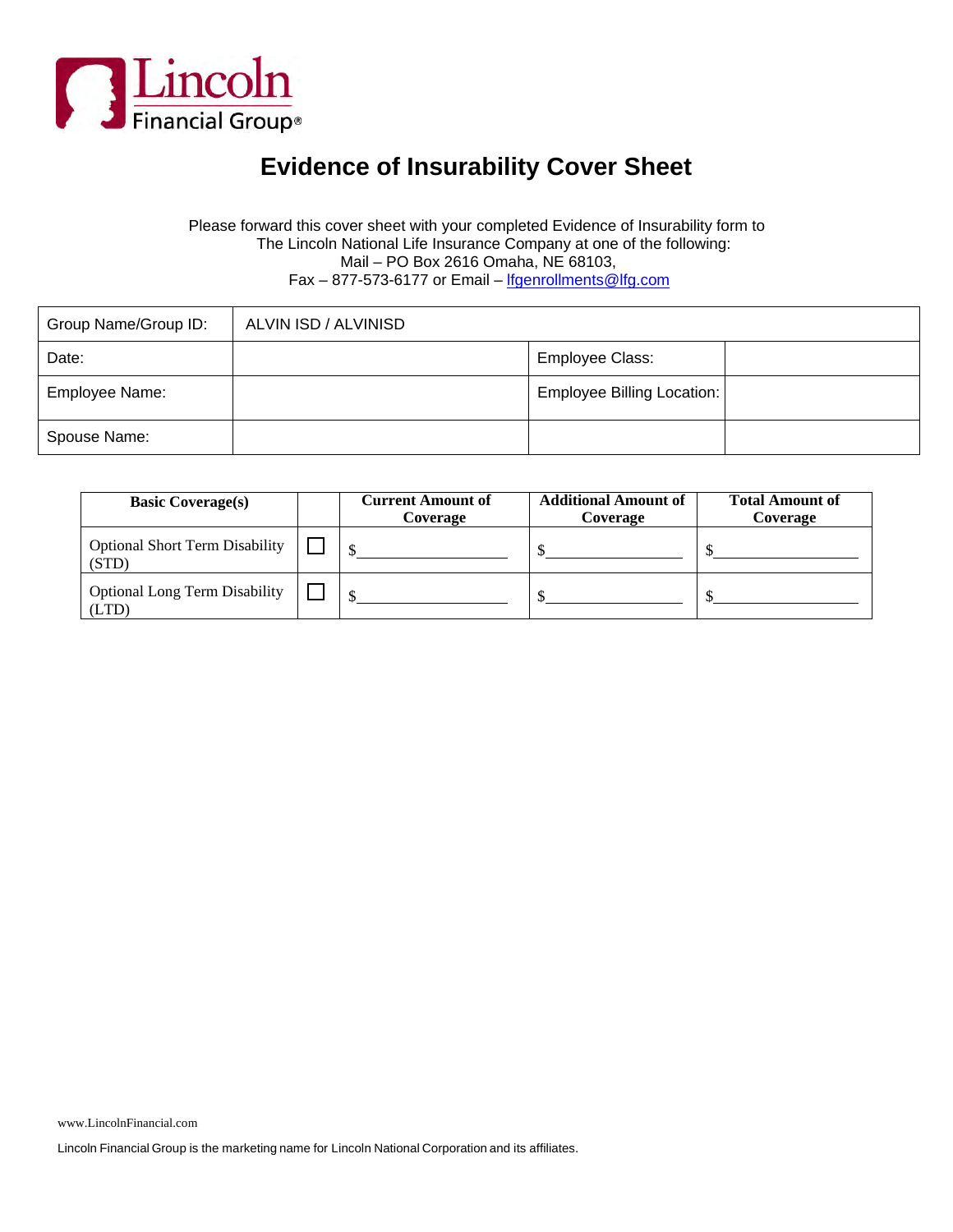## **The Lincoln National Life Insurance Company**

A Stock Company Home Office Location: Fort Wayne, Indiana Group Insurance Service Office: P.O. Box 2616, Omaha, NE 68103-2616 Phone: (800) 423-2765 Fax: (877) 573-6177

**EVIDENCE OF INSURABILITY INFORMATION**

Please submit this form to The Lincoln National Life Insurance Company (herein referred to as "the Company"). No coverage for which evidence of insurability is required will be effective until approved in writing by the Company.

**Complete all blanks in ink and print clearly.** Incomplete forms will cause consideration for coverage to be delayed.

| <b>SECTION 1. Group Information:</b>            |                                                                                                                                                                                                                                |                                                                                                                                                                                                                                      |                                  |                                                                                                                                                                                                                                        |
|-------------------------------------------------|--------------------------------------------------------------------------------------------------------------------------------------------------------------------------------------------------------------------------------|--------------------------------------------------------------------------------------------------------------------------------------------------------------------------------------------------------------------------------------|----------------------------------|----------------------------------------------------------------------------------------------------------------------------------------------------------------------------------------------------------------------------------------|
| Group Name                                      |                                                                                                                                                                                                                                | Group ID                                                                                                                                                                                                                             |                                  |                                                                                                                                                                                                                                        |
| Group Policy No(s).                             | <b>ALVIN ISD</b>                                                                                                                                                                                                               |                                                                                                                                                                                                                                      | <b>Billing Division/Location</b> | <b>ALVINISD</b>                                                                                                                                                                                                                        |
|                                                 | 000010092324 & 000010092325                                                                                                                                                                                                    |                                                                                                                                                                                                                                      |                                  |                                                                                                                                                                                                                                        |
|                                                 |                                                                                                                                                                                                                                |                                                                                                                                                                                                                                      |                                  |                                                                                                                                                                                                                                        |
|                                                 | <b>SECTION 2. Employee Information:</b> (Complete even if employee is not applying for coverage.)                                                                                                                              |                                                                                                                                                                                                                                      |                                  |                                                                                                                                                                                                                                        |
|                                                 |                                                                                                                                                                                                                                |                                                                                                                                                                                                                                      |                                  |                                                                                                                                                                                                                                        |
| Social Security No.                             | <u> 1999 - John Barn Barn, mars ar breis</u>                                                                                                                                                                                   |                                                                                                                                                                                                                                      |                                  | State of Birth Date of Birth <u>Property</u>                                                                                                                                                                                           |
| Annual Earnings \$                              |                                                                                                                                                                                                                                | Date of Hire/Rehire <u>2008 and 2008 and 2008 and 2008 and 2008 and 2008 and 2008 and 2008 and 2008 and 2008 and 2008 and 2008 and 2008 and 2008 and 2008 and 2008 and 2008 and 2008 and 2008 and 2008 and 2008 and 2008 and 200</u> |                                  |                                                                                                                                                                                                                                        |
| Home Mailing Address:                           |                                                                                                                                                                                                                                |                                                                                                                                                                                                                                      |                                  |                                                                                                                                                                                                                                        |
|                                                 |                                                                                                                                                                                                                                |                                                                                                                                                                                                                                      |                                  |                                                                                                                                                                                                                                        |
| (Street)                                        |                                                                                                                                                                                                                                | (City)                                                                                                                                                                                                                               | (State)                          | (Zip)                                                                                                                                                                                                                                  |
|                                                 | Phone No(s): Home $\frac{1}{\sqrt{1-\frac{1}{2}}}\sqrt{1-\frac{1}{2}}$ Work $\frac{1}{\sqrt{1-\frac{1}{2}}}\sqrt{1-\frac{1}{2}}$                                                                                               |                                                                                                                                                                                                                                      |                                  | Best Time to Call AM/PM                                                                                                                                                                                                                |
|                                                 | Email Address: No. 1996. The Contract of the Contract of the Contract of the Contract of the Contract of the Contract of the Contract of the Contract of the Contract of the Contract of the Contract of the Contract of the C |                                                                                                                                                                                                                                      |                                  | Home   Work                                                                                                                                                                                                                            |
|                                                 | Beneficiary (for Life or AD&D Insurance) <b>Source ALC ADA ACCESS</b>                                                                                                                                                          |                                                                                                                                                                                                                                      |                                  | Relationship<br><u>Letter and the set of the set of the set of the set of the set of the set of the set of the set of the set of the set of the set of the set of the set of the set of the set of the set of the set of the set o</u> |
|                                                 |                                                                                                                                                                                                                                |                                                                                                                                                                                                                                      |                                  |                                                                                                                                                                                                                                        |
|                                                 | <b>SECTION 3. Spouse Information:</b> (Complete only if applying for Dependent coverage.)                                                                                                                                      |                                                                                                                                                                                                                                      |                                  |                                                                                                                                                                                                                                        |
|                                                 |                                                                                                                                                                                                                                |                                                                                                                                                                                                                                      |                                  |                                                                                                                                                                                                                                        |
|                                                 | First Name Middle Initial Manual Last Name Last Name Middle 1 and 2008 and 2008 Middle Initial Middle Initial M                                                                                                                |                                                                                                                                                                                                                                      |                                  |                                                                                                                                                                                                                                        |
| Social Security No.                             |                                                                                                                                                                                                                                |                                                                                                                                                                                                                                      |                                  | State of Birth Date of Birth                                                                                                                                                                                                           |
| Home Mailing Address (if different than above): |                                                                                                                                                                                                                                |                                                                                                                                                                                                                                      |                                  |                                                                                                                                                                                                                                        |
| (Street)                                        |                                                                                                                                                                                                                                | (City)                                                                                                                                                                                                                               | (State)                          | (Zip)                                                                                                                                                                                                                                  |
|                                                 | Phone No(s): Home $\frac{1}{\sqrt{1-\frac{1}{2}} \cdot \frac{1}{\sqrt{1-\frac{1}{2}}} \cdot \frac{1}{\sqrt{1-\frac{1}{2}}} \cdot \frac{1}{\sqrt{1-\frac{1}{2}}} \cdot \frac{1}{\sqrt{1-\frac{1}{2}}}$                          |                                                                                                                                                                                                                                      |                                  | Best Time to Call AM/PM                                                                                                                                                                                                                |
|                                                 | Email Address: No. 1996. The Committee of the Committee of the Committee of the Committee of the Committee of the Committee of the Committee of the Committee of the Committee of the Committee of the Committee of the Commit |                                                                                                                                                                                                                                      |                                  | Work<br>Home                                                                                                                                                                                                                           |
| amount.)                                        | <b>SECTION 4. Plan(s) Applied for:</b> (Only include the amount of coverage in excess of any existing amount or guaranteed issue                                                                                               |                                                                                                                                                                                                                                      |                                  |                                                                                                                                                                                                                                        |
|                                                 |                                                                                                                                                                                                                                |                                                                                                                                                                                                                                      |                                  |                                                                                                                                                                                                                                        |
|                                                 | <b>Optional Coverage(s)</b>                                                                                                                                                                                                    | <b>Requested Optional</b><br><b>Coverage Amount</b>                                                                                                                                                                                  |                                  |                                                                                                                                                                                                                                        |
|                                                 | Short Term Disability (STD)<br>Long Term Disability (LTD)                                                                                                                                                                      | \$                                                                                                                                                                                                                                   |                                  |                                                                                                                                                                                                                                        |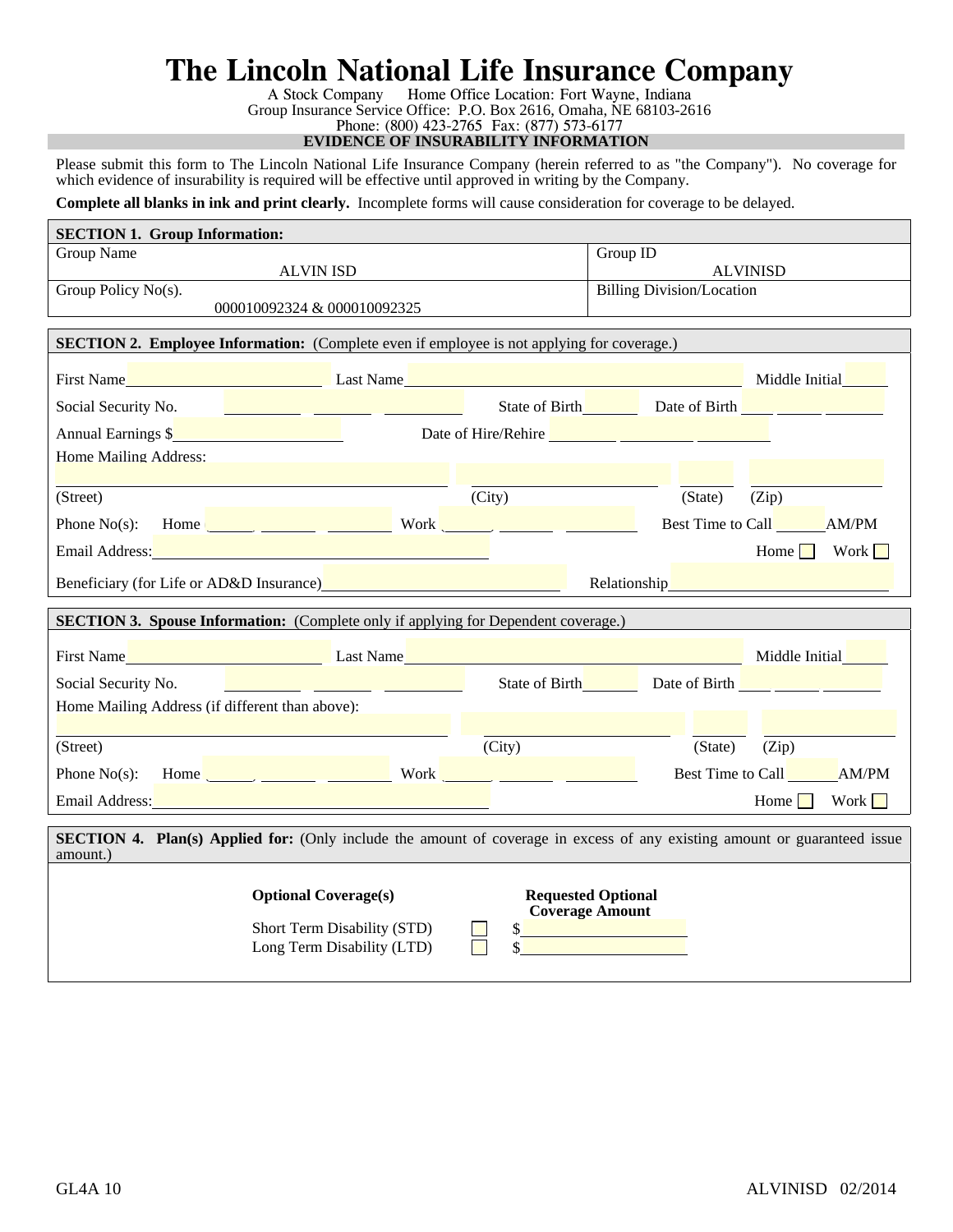#### **STATEMENT OF HEALTH**

| <b>SECTION 5.</b> Medical Information - To be completed by applicants applying for ANY coverages. |              |                       |                 |           |     |                 |                      |      |
|---------------------------------------------------------------------------------------------------|--------------|-----------------------|-----------------|-----------|-----|-----------------|----------------------|------|
| <b>Employee Applicant</b>                                                                         | Gender: Male | $\blacksquare$ Female | Height: Ft. In. |           |     | Weight:         |                      | lbs. |
| Spouse Applicant                                                                                  | Gender: Male | Female                | Height:         | $F_{t}$ . | In. | Weight:         |                      | lbs. |
|                                                                                                   |              |                       |                 |           | YES | <b>Employee</b> | <b>Spouse</b><br>YES | NO   |
|                                                                                                   |              |                       |                 |           |     | NO              |                      |      |
| In the past 12 months, have you smoked a cigarette, cigar or pipe, chewed tobacco or used tobacco |              |                       |                 |           |     |                 |                      |      |
| or nicotine in any form?                                                                          |              |                       |                 |           |     |                 |                      |      |

|    | <b>SECTION 6. Medical Information - To be completed if applying for DISABILITY coverages.</b>                                                                                                                                        |                        |    |                             |    |
|----|--------------------------------------------------------------------------------------------------------------------------------------------------------------------------------------------------------------------------------------|------------------------|----|-----------------------------|----|
|    |                                                                                                                                                                                                                                      | <b>Employee</b><br>YES | NO | <b>Spouse</b><br><b>YES</b> | NO |
| 1. | Within the past 7 years, have you had, or been told by a physician that you had, or been treated<br>for a condition listed below? (FOR CONDITIONS ANSWERED YES, PLEASE PROVIDE<br><b>DETAILS IN SECTION 7.)</b>                      |                        |    |                             |    |
|    | Heart or circulatory disorder; liver or kidney disorder; lung or respiratory disorder; mental or<br>a.<br>nervous disorder; alcoholism, drug or substance abuse; diabetes, cancer, tumor, epilepsy,<br>hepatitis or stroke?          |                        |    |                             |    |
|    | High blood pressure? If answered YES, please provide last reading and date of reading:<br>b.                                                                                                                                         |                        |    |                             |    |
|    | BP Reading (Employee) <u>and a series of the series of the series of the series of the series of the series of the series of the series of the series of the series of the series of the series of the series of the series of t</u> |                        |    |                             |    |
|    | BP Reading (Spouse) <b>Exercía de la contrada de la contrada de la contrada de la contrada de la contrada de la contrada de la contrada de la contrada de la contrada de la contrada de la contrada de la contrada de la contrad</b> |                        |    |                             |    |
|    | Acquired Immune Deficiency Syndrome (AIDS) or AIDS Related Complex (ARC), or<br>$C_{\bullet}$<br>tested positive for antibodies to HIV (Human Immunodeficiency Virus)?                                                               |                        |    |                             |    |
| 2. | Within the past 5 years, have you been diagnosed with a physical disorder not listed above?<br>(IF ANSWERED YES, PLEASE PROVIDE DETAILS IN SECTION 7.)                                                                               |                        |    |                             |    |
| 3. | Are you currently under observation, receiving treatment or taking medication?                                                                                                                                                       |                        |    |                             |    |
|    | (IF ANSWERED YES, PLEASE PROVIDE DETAILS IN SECTION 7.)                                                                                                                                                                              |                        |    |                             |    |
| 4. | If applying for DISABILITY coverage, please complete these additional questions.                                                                                                                                                     |                        |    |                             |    |
|    | Are you currently pregnant?<br>a.                                                                                                                                                                                                    |                        |    |                             |    |
|    | Within the past 5 years, have you been diagnosed or treated for:<br>$\mathbf{b}$ .                                                                                                                                                   |                        |    |                             |    |
|    | $\mathbf{i}$ .<br>Disorder of the back, neck, or spine?                                                                                                                                                                              |                        |    |                             |    |
|    | ii.<br>Osteoarthritis, Rheumatoid Arthritis, or degenerative joint disease?                                                                                                                                                          |                        |    |                             |    |
|    | iii. Knee Disorder, Injury or Surgery?                                                                                                                                                                                               |                        |    |                             |    |
|    | (FOR CONDITIONS ANSWERED YES, PLEASE PROVIDE DETAILS IN SECTION 7.)                                                                                                                                                                  |                        |    |                             |    |

|                    | SECTION 7. Provide details for any questions answered YES in SECTION 6. (Attach additional sheet, if needed.) |                                |                      |                         |                                   |                                                                |  |  |  |
|--------------------|---------------------------------------------------------------------------------------------------------------|--------------------------------|----------------------|-------------------------|-----------------------------------|----------------------------------------------------------------|--|--|--|
| Question<br>Number | <b>Applicant Name</b>                                                                                         | Condition/Treatment/Medication | Date of<br>Diagnosis | Date of Last<br>Symptom | Current<br>Status or<br>Condition | Attending<br>Physician's Name,<br>Address, and<br>Phone Number |  |  |  |
|                    |                                                                                                               |                                |                      |                         |                                   |                                                                |  |  |  |
|                    |                                                                                                               |                                |                      |                         |                                   |                                                                |  |  |  |
|                    |                                                                                                               |                                |                      |                         |                                   |                                                                |  |  |  |
|                    |                                                                                                               |                                |                      |                         |                                   |                                                                |  |  |  |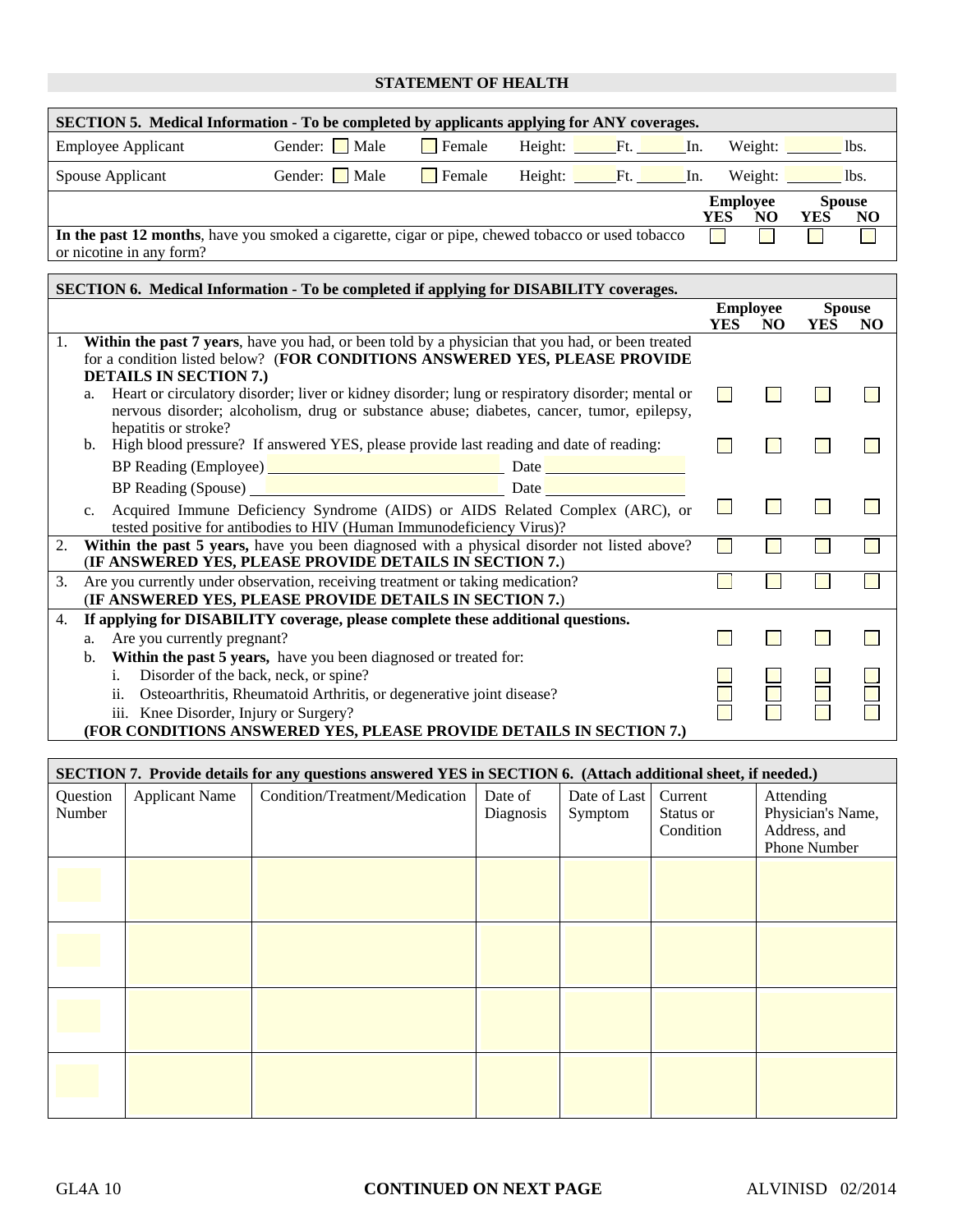#### **REQUIRED FRAUD WARNINGS**

**ALABAMA. Any person who knowingly presents a false or fraudulent claim for payment of a loss or benefit or who knowingly presents false information in an application for insurance is guilty of a crime and may be subject to restitution fines or confinement in prison, or any combination thereof.** 

**COLORADO: It is unlawful to knowingly provide false, incomplete, or misleading facts or information to an insurance company for the purpose of defrauding or attempting to defraud the company. Penalties may include imprisonment, fines, denial of insurance and civil damages. Any insurance company or agent of an insurance company who knowingly provides false, incomplete, or misleading facts or information to a policyholder or claimant for the purpose of defrauding or attempting to defraud the policyholder or claimant with regard to a settlement or award from insurance proceeds shall be reported to the Colorado Division of insurance within the Department of Regulatory Services.** 

**DC: It is a crime to provide false or misleading information to an insurer for the purpose of defrauding the insurer or any other person. Penalties include imprisonment and/or fines. In addition, an insurer may deny insurance benefits if false information materially related to a claim was provided by the applicant.** 

**KENTUCKY: Any person who knowingly and with the intent to defraud an insurance company or other person files an application for insurance containing any materially false information or conceals, for the purpose of misleading, information containing any fact material thereto, commits a fraudulent insurance act, which is a crime.** 

**LOUISIANA & RHODE ISLAND: Any person who knowingly presents a false or fraudulent claim for payment of a loss or benefit or knowingly presents false information in an application for insurance is guilty of a crime and may be subject to fines and confinement in prison.** 

**NEW MEXICO: Any person who knowingly presents a false or fraudulent claim for payment of a loss or benefit or knowingly presents false information in an application for insurance is guilty of a crime and may be subject to civil fines and criminal penalties.** 

**OHIO: Any person who, with intent to defraud or knowing that he is facilitating a fraud against an insurer, submits an application or files a claim containing a false or deceptive statement is guilty of insurance fraud.** 

**PENNSYLVANIA: Any person who knowingly and with intent to defraud any insurance company or other person files an application or statement of claim containing any materially false information or conceals for the purpose of misleading, information concerning any fact material thereto, commits a fraudulent insurance act, which is a crime and subjects such person to criminal and civil penalties.** 

**TENNESSEE: It is a crime to knowingly provide false, incomplete, or misleading information to an insurance company for the purpose of defrauding the company. Penalties include imprisonment, fines and denial of insurance benefits.** 

**OTHER STATES (EXCEPT KANSAS): A person may be committing insurance fraud if he or she submits an application containing a false or deceptive statement with the intent to defraud (or knowing that he or she is helping to defraud) an insurance company.** 

#### **I HEREBY:**

- 1. request the coverage for which I am (or may become) or my Spouse is (or may become) eligible under group policies issued by The Lincoln National Life Insurance Company;
- 2. authorize any required deductions from my earnings;
- 3. name the above beneficiary to receive any benefits payable in the event of my death;
- 4. represent to the best of my knowledge and belief that the above Statement of Health is true and complete, and that each item answered yes is fully disclosed;
- 5. represent that if the above Statement of Health has been completed to obtain coverage for my Spouse, I have discussed and reviewed with my Spouse the responses and information supplied on behalf of my Spouse in the Statement of Health, and to the best of our knowledge and belief, the Spouse portion of the Statement of Health is true and complete, and each item answered yes is fully disclosed; and
- 6. acknowledge that I have read the **FRAUD WARNING**.

I understand that for continued eligibility I must remain an active employee working at least the minimum hours or otherwise continue coverage as outlined in the contract. **The attached AUTHORIZATION has been completed and signed by the employee**.

| Signature of (Employee) Applicant:                                       | Date:<br><u> 1989 - Johann Stein, marwolaethau a bh</u> |
|--------------------------------------------------------------------------|---------------------------------------------------------|
| Signature of (Spouse) Applicant:                                         | Date:                                                   |
| $\Box$ List Bill<br><b>Group Insurance Service Office Use:</b> Self Bill |                                                         |
| Approved <u>same</u>                                                     |                                                         |
| <b>EFFECTIVE DATE:</b>                                                   |                                                         |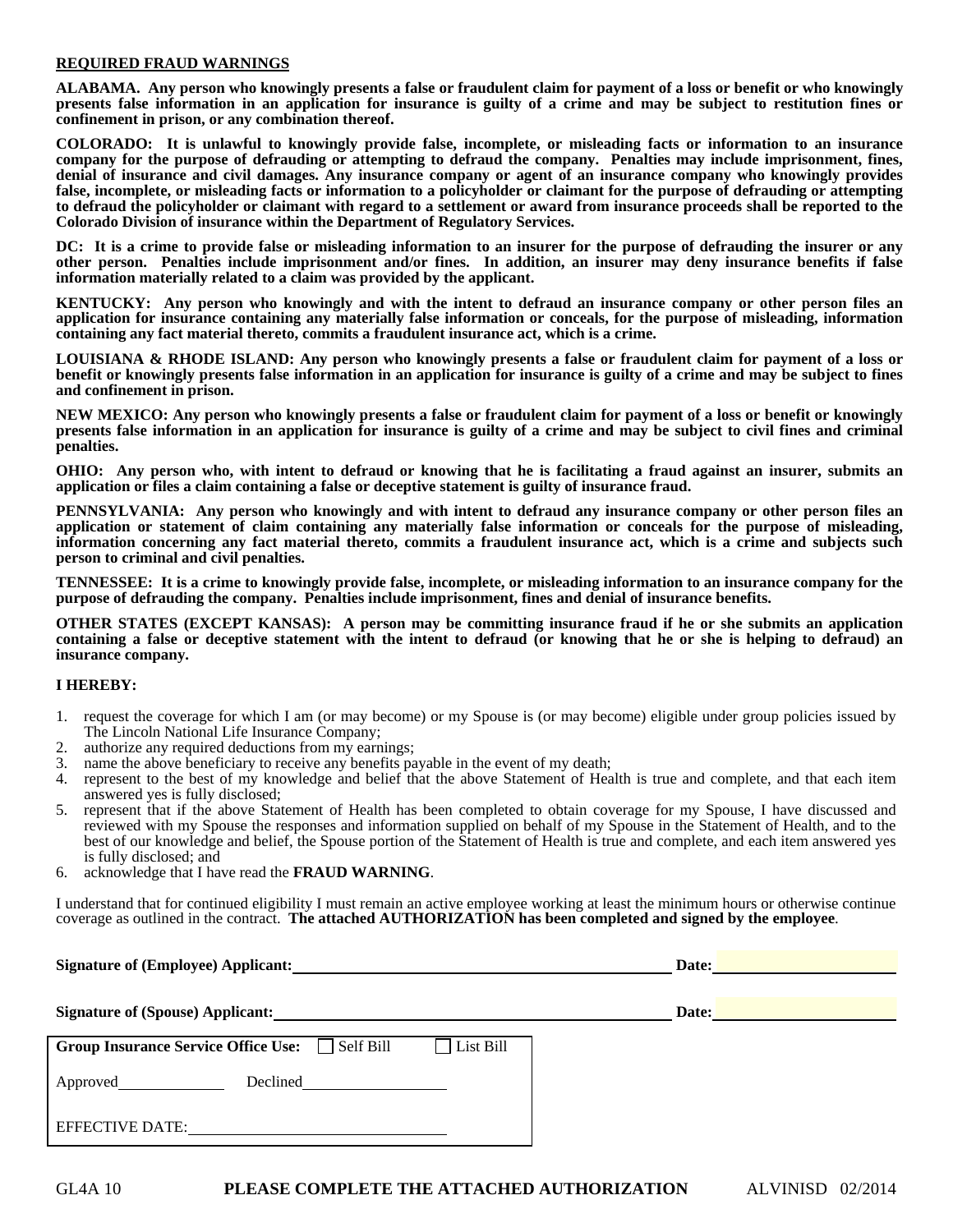# **The Lincoln National Life Insurance Company**<br>A Stock Company<br>Home Office Location: Fort Wayne, Indiana

Home Office Location: Fort Wayne, Indiana Group Insurance Service Office: P.O. Box 2616, Omaha, NE 68103-2616 Phone: (800) 423-2765 Fax: (877) 573-6177

**AUTHORIZATION:** I (the undersigned) authorize any physician, medical professional, medical facility, pharmacy benefit manager, insurer, reinsurer, consumer reporting agency or MIB, Inc. ("MIB") to release information from the records of:

| $\cdot$ | <b>Applicant/Patient Name:</b> |       |                         |          |
|---------|--------------------------------|-------|-------------------------|----------|
|         |                                | Last) | (First)                 | (Middle) |
|         | Date of Birth:                 |       | Social Security Number: |          |

This Authorization covers any periods of medical treatment during the last seven years.

- - Information to be released: My complete medical records including:<br>• information about the diagnosis, treatment or prognosis of my medical condition (including referral documents from other facilities); and
	- prescription drug records and related information maintained by physicians, pharmacy benefit managers, and other sources.
- 3. Information is to be released to: EMSI (Examination Management Services Incorporated), The Lincoln National Life Insurance Company or its reinsurers.
- 4. I understand that the purpose of disclosing this information is to evaluate my application for insurance. The Company will use the information obtained with this Authorization to determine eligibility for insurance; and will only release such information:<br>• to reinsurance companies, the MIB or providers of a business or legal service concerned with my
	-
	- as otherwise may be required by law or may be further authorized by me.
- 5. I authorize The Lincoln National Life Insurance Company, or its reinsurers, to disclose Protected Health Information or personal health information about me to MIB, Inc. in the form of a brief coded report for participation in MIB's fraud prevention and detection programs.

I further understand that refusal to sign this Authorization may result in denial of eligibility for this insurance coverage.

- 6. I understand the information used or disclosed pursuant to this Authorization may be subject to re-disclosure by the recipient and may no longer be protected by federal law, however, the Company contractually requires the recipient to protect the information.
- 7. I understand that I may revoke this Authorization in writing at any time, except to the extent: 1) the Company has taken action in reliance on this Authorization; or 2) the Company is using this Authorization in connection with a contestable claim under my coverage with the Company. If written revocation is not received, this Authorization will be considered valid for a period of time not to exceed 24 months from the date of signing. To initiate revocation of this Authorization, direct all correspondence to the Company at the above address.
- 8. A photocopy of this Authorization is to be considered as valid as the original.
- 9. I acknowledge that I have received the attached Notice of Information Practices.
- 10. I understand that I am entitled to receive a copy of this Authorization.

| <b>Signature of Applicant:</b> | <b>Date:</b> |
|--------------------------------|--------------|
|                                |              |